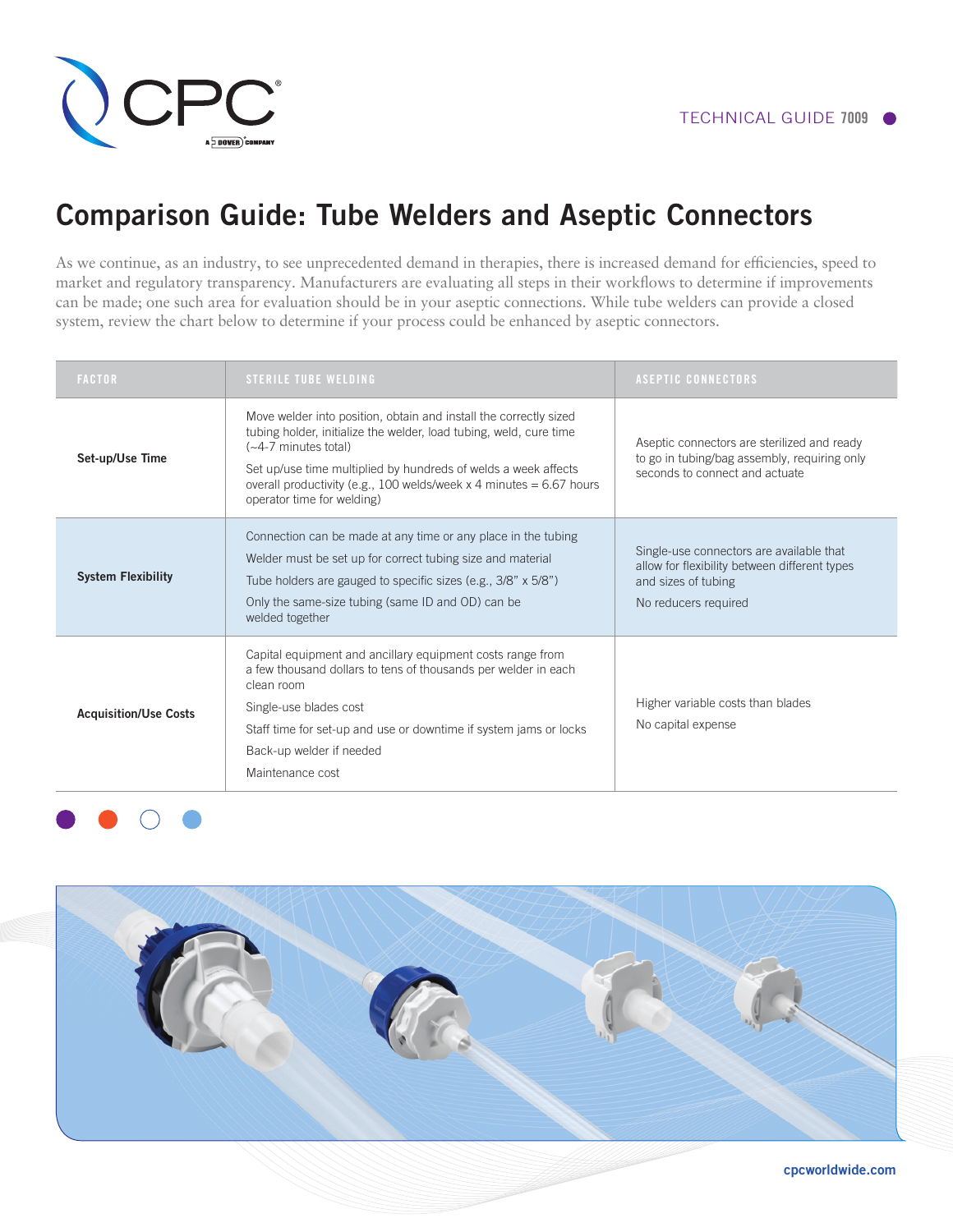### Page 2 **O**

|  | <b>FACTOR</b>                                 | <b>STERILE TUBE WELDING</b>                                                                                                                                                                                                                                                                                                                                                                               | <b>ASEPTIC CONNECTORS</b>                                                                                                                                                                                                                                                                                                                                                                                               |
|--|-----------------------------------------------|-----------------------------------------------------------------------------------------------------------------------------------------------------------------------------------------------------------------------------------------------------------------------------------------------------------------------------------------------------------------------------------------------------------|-------------------------------------------------------------------------------------------------------------------------------------------------------------------------------------------------------------------------------------------------------------------------------------------------------------------------------------------------------------------------------------------------------------------------|
|  | <b>Contamination Risks</b>                    | Nonconformance to manufacturer's recommendations might raise<br>contamination risk due to:<br>- Placing tubing with the incorrect diameter in the tube holder.<br>This can cause small pinholes in the weld, due to pinching or<br>squeezing the tubing out of the holder during the weld process<br>- Welding different tubing types together, which can lead<br>to weld failure                         | Little to no contamination risk because<br>validated aseptic connectors maintain a<br>sterile boundary between two adjoining<br>single-use systems                                                                                                                                                                                                                                                                      |
|  | <b>Potential for</b><br><b>Operator Error</b> | Not following manufacturer's recommendations can lead to the<br>following potential operator errors:<br>- Using wrong tube holders for size of tubing<br>- Using incorrect tubing: silicone, mismatched TPE<br>- Using incorrect tubing type setting on the welder<br>- Not using long enough tubing<br>- Putting tension on the tubing<br>- Inserting the blade incorrectly or reusing single-use blades | Not following manufacturer's<br>recommendations can lead to the<br>following potential operator errors:<br>- Using process fluids outside of the<br>connector's chemical compatibility<br>specifications<br>- Not fully attaching connector to tubing<br>- Applying too much side load                                                                                                                                  |
|  | <b>Materials Considerations</b>               | Minimum tubing lengths might be required to fit tubing into welder<br>Must connect same materials (e.g., C-Flex to C-Flex)<br>Costly C-Flex tubing is often used for welding<br>Silicone can't be welded because the material burns<br>Must know each vendor's type/size of tubing to ensure<br>compatibility of supplies                                                                                 | Any tubing length-no minimums required<br>Connect to any type of tubing, including<br>silicone, and different types of tubing<br>(e.g., silicone to C-Flex)<br>Connect different hose barb sizes (e.g., one<br>side with 34" hose barb and the other with a<br>½" hose barb)<br>Genderless connectors eliminate the<br>need to carry male/female components<br>Connectors from the same family<br>can be interconnected |
|  | <b>Extractables Package</b>                   | Very limited package<br>Published studies on the impact of thermal welding process<br>to the flow path of the tubing                                                                                                                                                                                                                                                                                      | Most manufacturers provide a published<br>extractables package to understand potential<br>effects on cell lines.                                                                                                                                                                                                                                                                                                        |
|  | <b>Level of Validation</b>                    | New welders require onsite validation but come with a full<br>weld validation package<br>No new product contact material will be introduced into<br>the process                                                                                                                                                                                                                                           | Connectors are ready to use and have<br>been validated for material biocompatibility,<br>extractables, sterility, and leakage<br>New product contact material might<br>need to be introduced and tested if the<br>connector material has not been used<br>elsewhere in the process                                                                                                                                      |
|  | <b>FACTOR</b>                                 | <b>STERILE TUBE WELDING</b>                                                                                                                                                                                                                                                                                                                                                                               | <b>ASEPTIC CONNECTORS</b>                                                                                                                                                                                                                                                                                                                                                                                               |
|  | <b>Wet Welding</b>                            | Weld on a new bag at any time or any place in the tubing line<br>(e.g., during a perfusion process). Sufficient tubing<br>length is required to make the weld                                                                                                                                                                                                                                             | A pre-assembled, sterilized manifold of aseptic<br>connectors facilitates adding additional lines<br>to a process                                                                                                                                                                                                                                                                                                       |
|  | <b>Operating Conditions</b>                   | Ensure sufficient room and ample tubing to place welder near the<br>process due to the size of the welder                                                                                                                                                                                                                                                                                                 | No extra space, materials or equipment<br>required for connector use                                                                                                                                                                                                                                                                                                                                                    |
|  | <b>Product Weight</b>                         | $\sim$ 25 - 35 lbs. for welder                                                                                                                                                                                                                                                                                                                                                                            | Negligible weight per connector                                                                                                                                                                                                                                                                                                                                                                                         |